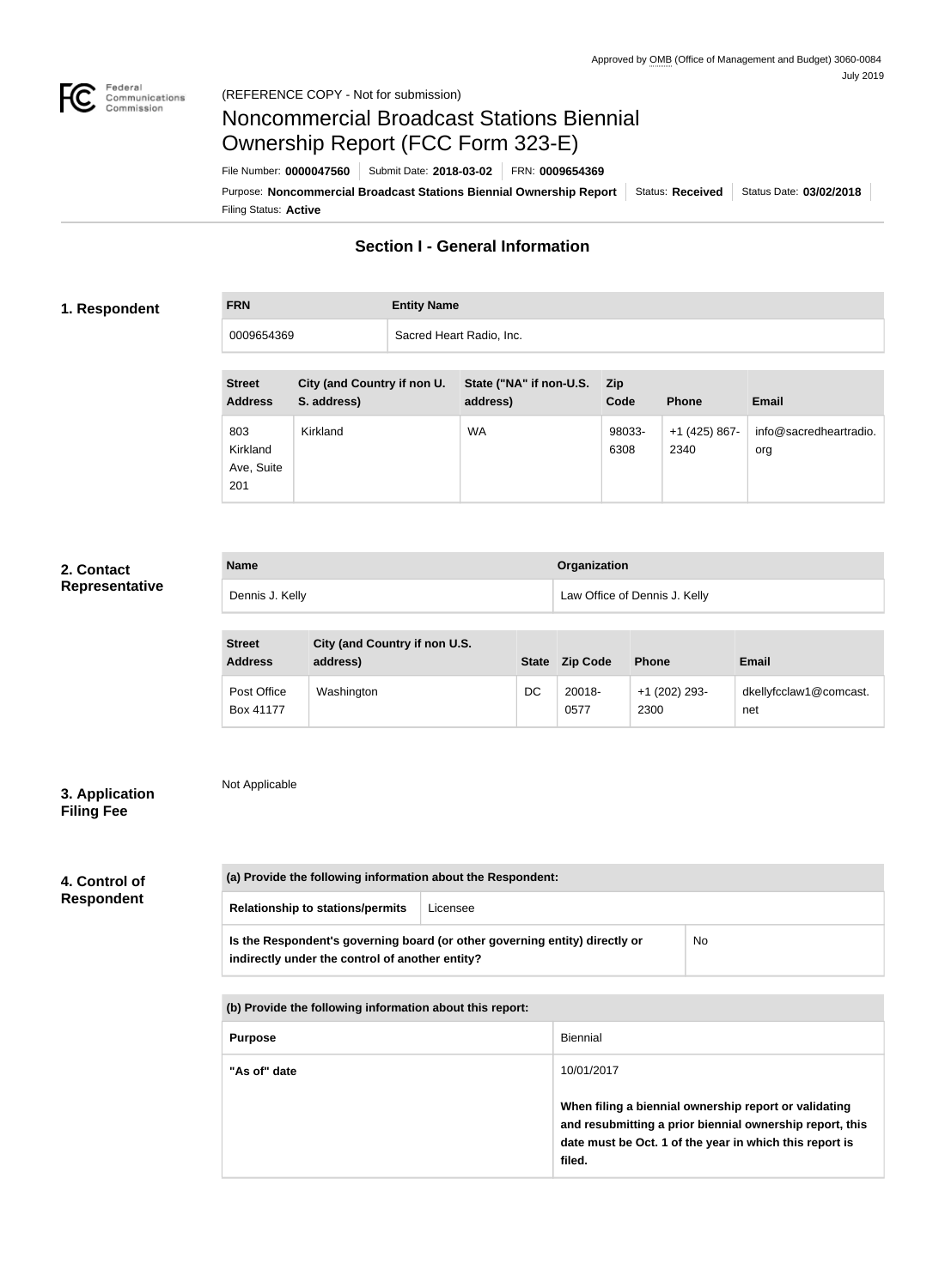**5. Licensee(s) and Station(s)**

**Respondent is filing this report to cover the following Licensee(s) and station(s):**

| <b>Licensee/Permittee Name</b> | <b>FRN</b> |
|--------------------------------|------------|
| Sacred Heart Radio, Inc.       | 0009654369 |

| Fac. ID No. | <b>Call Sign</b> | <b>City</b>      | <b>State</b> | <b>Service</b> |
|-------------|------------------|------------------|--------------|----------------|
| 33667       | <b>KBLE</b>      | <b>SEATTLE</b>   | <b>WA</b>    | AM             |
| 34486       | <b>KBUP</b>      | <b>OLYMPIA</b>   | <b>WA</b>    | AM             |
| 38492       | <b>KTTO</b>      | <b>SPOKANE</b>   | <b>WA</b>    | AM             |
| 175692      | <b>KYTR</b>      | <b>UNION GAP</b> | <b>WA</b>    | <b>FM</b>      |
| 177368      | <b>KBKO</b>      | <b>KODIAK</b>    | AK           | <b>FM</b>      |

#### **Section II – Biennial Ownership Information**

**1. 47 C.F.R. Section 73.3613 Documents**

Licensee Respondents that hold authorizations for one or more full power television, AM, and/or FM stations should list all contracts and other instruments set forth in 47 C.F.R. Section 73.3613(a) through (c) for the facility or facilities listed on this report. If the agreement is a network affiliation agreement, check the appropriate box. Otherwise, select "Other." Non-Licensee Respondents should select "Not Applicable" in response to this question.

| <b>Document Information</b>                     |                                                           |  |  |
|-------------------------------------------------|-----------------------------------------------------------|--|--|
| Description of contract or instrument           | Articles of Incorporation                                 |  |  |
| Parties to contract or instrument               | State of Washington                                       |  |  |
| Date of execution                               | 05/1999                                                   |  |  |
| Date of expiration                              | No expiration date                                        |  |  |
| <b>Agreement type</b><br>(check all that apply) | Other<br><b>Agreement Type: Articles of Incorporation</b> |  |  |

| <b>Document Information</b>                     |                                         |  |
|-------------------------------------------------|-----------------------------------------|--|
| Description of contract or instrument           | By-laws                                 |  |
| Parties to contract or instrument               | Corporation                             |  |
| Date of execution                               | 05/1999                                 |  |
| Date of expiration                              | No expiration date                      |  |
| <b>Agreement type</b><br>(check all that apply) | Other<br><b>Agreement Type: By-laws</b> |  |

#### **2. Ownership Interests**

**(a)** Ownership Interests. This Question requires Respondents to enter detailed information about ownership interests by generating a series of subforms. Answer each question on each subform. The first subform listing should be for the Respondent itself. If the Respondent is not a natural person, also list each of the officers, members of the governing board (or other governing entity), stockholders, and any other persons or entities with a direct attributable interest in the Respondent pursuant to the standards set forth in 47 C.F.R. Section 73.3555. (A "direct" interest is one that is not held through any intervening companies or entities.) List each interest holder with a direct attributable interest in the Respondent separately.

Leave the percentage of total assets (Equity Debt Plus) field blank for an interest holder unless that interest holder has an attributable interest in the Respondent solely on the basis of the Commission's Equity Debt Plus attribution standard, 47 C.F.R. Section 73.3555, Note 2(i).

In the case of vertical or indirect ownership structures, list only those interests in the Respondent that also represent an attributable interest in the Licensee(s) for which the report is being submitted.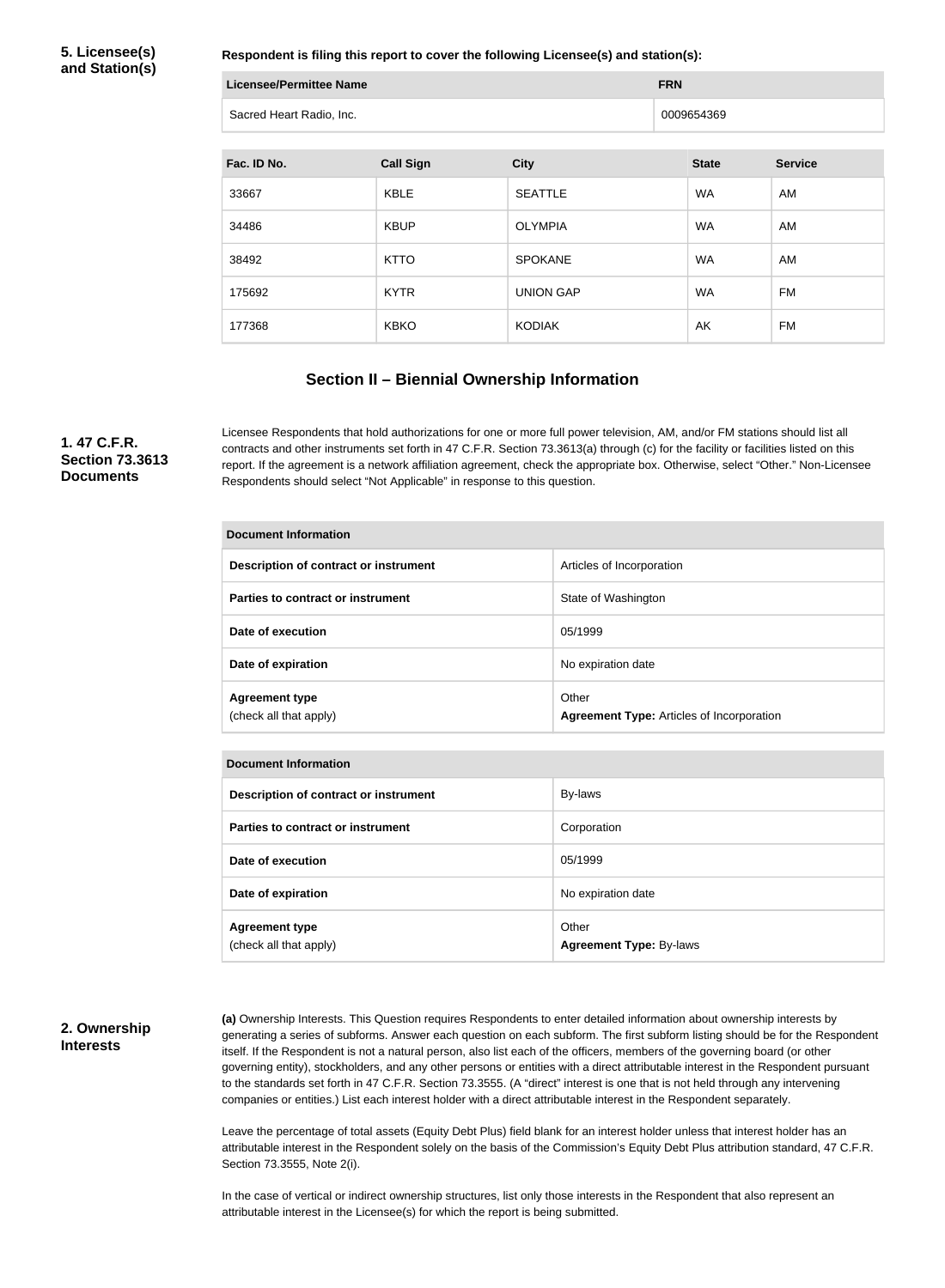Entities that are part of an organizational structure that includes holding companies or other forms of indirect ownership must file separate ownership reports. In such a structure do not report, or file a separate report for, any interest holder that does not have an attributable interest in the Licensee(s) for which the report is being submitted.

Please see the Instructions for further detail concerning interests that must be reported in response to this question.

The Respondent must provide an FCC Registration Number for each interest holder reported in response to this question. Please see the Instructions for detailed information and guidance concerning this requirement.

| <b>Ownership Information</b>                                                                                                     |                                                         |                             |  |  |
|----------------------------------------------------------------------------------------------------------------------------------|---------------------------------------------------------|-----------------------------|--|--|
| <b>FRN</b>                                                                                                                       | 0009654369                                              |                             |  |  |
| <b>Entity Name</b>                                                                                                               | Sacred Heart Radio, Inc.                                |                             |  |  |
| <b>Address</b>                                                                                                                   | PO Box                                                  |                             |  |  |
|                                                                                                                                  | <b>Street 1</b>                                         | 803 Kirkland Ave, Suite 201 |  |  |
|                                                                                                                                  | <b>Street 2</b>                                         |                             |  |  |
|                                                                                                                                  | <b>City</b>                                             | Kirkland                    |  |  |
|                                                                                                                                  | State ("NA" if non-U.S.<br>address)                     | <b>WA</b>                   |  |  |
|                                                                                                                                  | <b>Zip/Postal Code</b>                                  | 98033-6308                  |  |  |
|                                                                                                                                  | Country (if non-U.S.<br>address)                        | <b>United States</b>        |  |  |
| <b>Listing Type</b>                                                                                                              | Respondent                                              |                             |  |  |
| <b>Positional Interests</b><br>(check all that apply)                                                                            | Respondent                                              |                             |  |  |
| <b>Tribal Nation or Tribal</b><br><b>Entity</b>                                                                                  | Interest holder is not a Tribal nation or Tribal entity |                             |  |  |
| <b>Interest Percentages</b>                                                                                                      | <b>Voting</b>                                           | 0.0%                        |  |  |
| (enter percentage values<br>from 0.0 to 100.0)                                                                                   | <b>Equity</b>                                           | 0.0%                        |  |  |
|                                                                                                                                  | <b>Total assets (Equity Debt</b><br>Plus)               | 0.0%                        |  |  |
| Does interest holder have an attributable interest in one or more broadcast stations<br>No<br>that do not appear on this report? |                                                         |                             |  |  |

| <b>Ownership Information</b> |                                     |                      |  |  |
|------------------------------|-------------------------------------|----------------------|--|--|
| <b>FRN</b>                   | 9990120220                          |                      |  |  |
| <b>Name</b>                  | Ronald R. Belter                    |                      |  |  |
| <b>Address</b>               | PO Box                              |                      |  |  |
|                              | <b>Street 1</b>                     | 7357 148th Avenue NE |  |  |
|                              | <b>Street 2</b>                     |                      |  |  |
|                              | <b>City</b>                         | Redmond              |  |  |
|                              | State ("NA" if non-U.S.<br>address) | <b>WA</b>            |  |  |
|                              | <b>Zip/Postal Code</b>              | 98052-4148           |  |  |
|                              | Country (if non-U.S.<br>address)    | <b>United States</b> |  |  |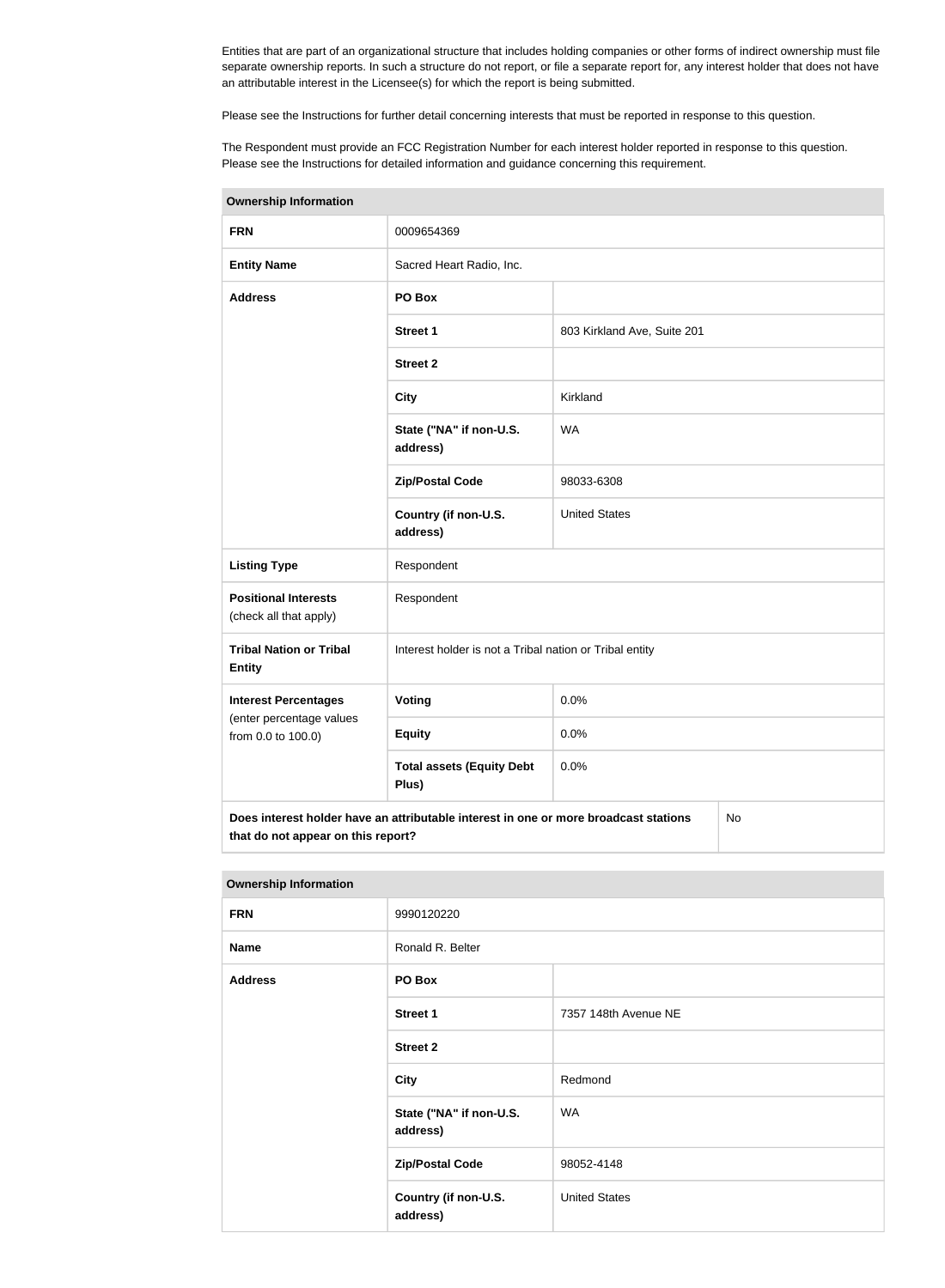| <b>Listing Type</b>                                                                        | <b>Other Interest Holder</b>                                   |                        |  |  |
|--------------------------------------------------------------------------------------------|----------------------------------------------------------------|------------------------|--|--|
| <b>Positional Interests</b><br>(check all that apply)                                      | Officer, Member of Governing Board (or other governing entity) |                        |  |  |
| <b>Principal Profession or</b><br><b>Occupation</b>                                        | President, Sacred Heart Radio, Inc.                            |                        |  |  |
| By Whom Appointed or<br><b>Elected</b>                                                     | Founder                                                        |                        |  |  |
| Citizenship, Gender,                                                                       | Citizenship                                                    | CA                     |  |  |
| <b>Ethnicity, and Race</b><br><b>Information (Natural</b>                                  | Gender                                                         | Male                   |  |  |
| Persons Only)                                                                              | <b>Ethnicity</b>                                               | Not Hispanic or Latino |  |  |
|                                                                                            | Race                                                           | White                  |  |  |
| <b>Interest Percentages</b>                                                                | Voting                                                         | 12.5%                  |  |  |
| (enter percentage values<br>from 0.0 to 100.0)                                             | <b>Equity</b>                                                  | 0.0%                   |  |  |
|                                                                                            | <b>Total assets (Equity Debt</b><br>Plus)                      | 0.0%                   |  |  |
| Does interest holder have an attributable interest in one or more broadcast stations<br>No |                                                                |                        |  |  |

**that do not appear on this report?**

| <b>Ownership Information</b>                                                                       |                                     |                        |
|----------------------------------------------------------------------------------------------------|-------------------------------------|------------------------|
| <b>FRN</b>                                                                                         | 9990120221                          |                        |
| <b>Name</b>                                                                                        | Paul Fuglevand                      |                        |
| <b>Address</b>                                                                                     | PO Box                              |                        |
|                                                                                                    | <b>Street 1</b>                     | 6132 145th Court NE    |
|                                                                                                    | <b>Street 2</b>                     |                        |
|                                                                                                    | <b>City</b>                         | Redmond                |
|                                                                                                    | State ("NA" if non-U.S.<br>address) | <b>WA</b>              |
|                                                                                                    | <b>Zip/Postal Code</b>              | 98052-4681             |
|                                                                                                    | Country (if non-U.S.<br>address)    | <b>United States</b>   |
| <b>Listing Type</b>                                                                                | Other Interest Holder               |                        |
| <b>Positional Interests</b><br>(check all that apply)                                              | Officer                             |                        |
| <b>Principal Profession or</b><br><b>Occupation</b>                                                | <b>Consulting Civil Engineer</b>    |                        |
| By Whom Appointed or<br><b>Elected</b>                                                             | <b>Board of Directors</b>           |                        |
| Citizenship, Gender,<br><b>Ethnicity, and Race</b><br><b>Information (Natural</b><br>Persons Only) | <b>Citizenship</b>                  | US                     |
|                                                                                                    | Gender                              | Male                   |
|                                                                                                    | <b>Ethnicity</b>                    | Not Hispanic or Latino |

**Race** White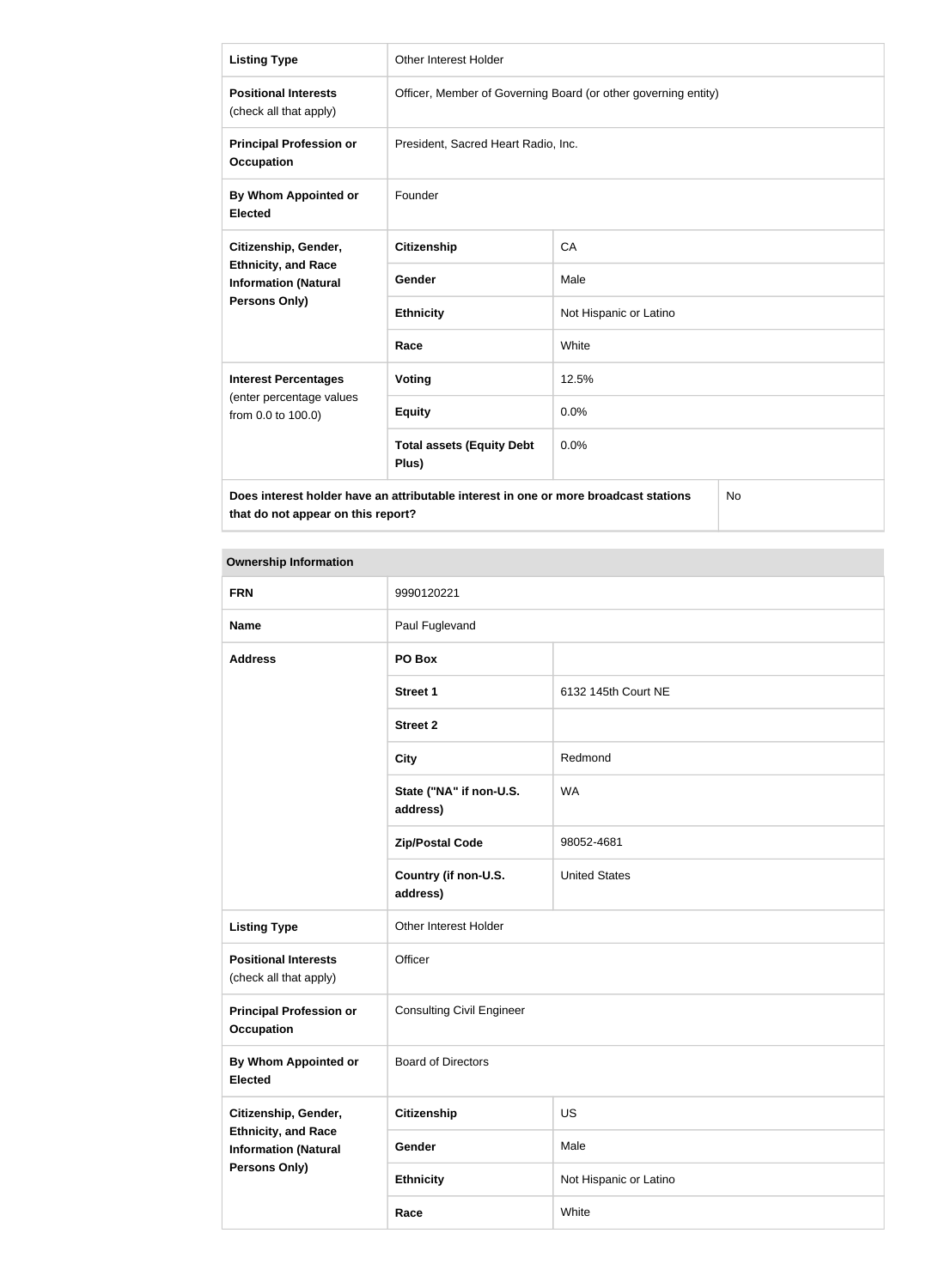| <b>Interest Percentages</b><br>(enter percentage values<br>from 0.0 to 100.0)                        | Voting                                    | $0.0\%$ |  |
|------------------------------------------------------------------------------------------------------|-------------------------------------------|---------|--|
|                                                                                                      | <b>Equity</b>                             | $0.0\%$ |  |
|                                                                                                      | <b>Total assets (Equity Debt</b><br>Plus) | $0.0\%$ |  |
| Dees interest helder have an ettributable interest in one or mars broadcast stations<br>$N_{\alpha}$ |                                           |         |  |

**Does interest holder have an attributable interest in one or more broadcast stations that do not appear on this report?**

No

| <b>Ownership Information</b>                                                               |                                                 |                        |  |
|--------------------------------------------------------------------------------------------|-------------------------------------------------|------------------------|--|
| <b>FRN</b>                                                                                 | 9990120223                                      |                        |  |
| <b>Name</b>                                                                                | Pamela Gunderson                                |                        |  |
| <b>Address</b>                                                                             | PO Box                                          |                        |  |
|                                                                                            | <b>Street 1</b>                                 | 13216 NE 108th Street  |  |
|                                                                                            | <b>Street 2</b>                                 |                        |  |
|                                                                                            | <b>City</b>                                     | Redmond                |  |
|                                                                                            | State ("NA" if non-U.S.<br>address)             | <b>WA</b>              |  |
|                                                                                            | <b>Zip/Postal Code</b>                          | 98052-2449             |  |
|                                                                                            | Country (if non-U.S.<br>address)                | <b>United States</b>   |  |
| <b>Listing Type</b>                                                                        | Other Interest Holder                           |                        |  |
| <b>Positional Interests</b><br>(check all that apply)                                      | Officer                                         |                        |  |
| <b>Principal Profession or</b><br><b>Occupation</b>                                        | Project Coordinator, Sacred Heart Radio-Seattle |                        |  |
| By Whom Appointed or<br><b>Elected</b>                                                     | <b>Board of Directors</b>                       |                        |  |
| Citizenship, Gender,                                                                       | <b>Citizenship</b>                              | <b>US</b>              |  |
| <b>Ethnicity, and Race</b><br><b>Information (Natural</b>                                  | Gender                                          | Female                 |  |
| <b>Persons Only)</b>                                                                       | <b>Ethnicity</b>                                | Not Hispanic or Latino |  |
|                                                                                            | Race                                            | White                  |  |
| <b>Interest Percentages</b><br>(enter percentage values                                    | Voting                                          | 0.0%                   |  |
| from 0.0 to 100.0)                                                                         | <b>Equity</b>                                   | 0.0%                   |  |
|                                                                                            | <b>Total assets (Equity Debt</b><br>Plus)       | 0.0%                   |  |
| Does interest holder have an attributable interest in one or more broadcast stations<br>No |                                                 |                        |  |

**that do not appear on this report?**

**Ownership Information**

| <b>FRN</b>     | 9990120225      |  |
|----------------|-----------------|--|
| <b>Name</b>    | Gregory Magnoni |  |
| <b>Address</b> | PO Box          |  |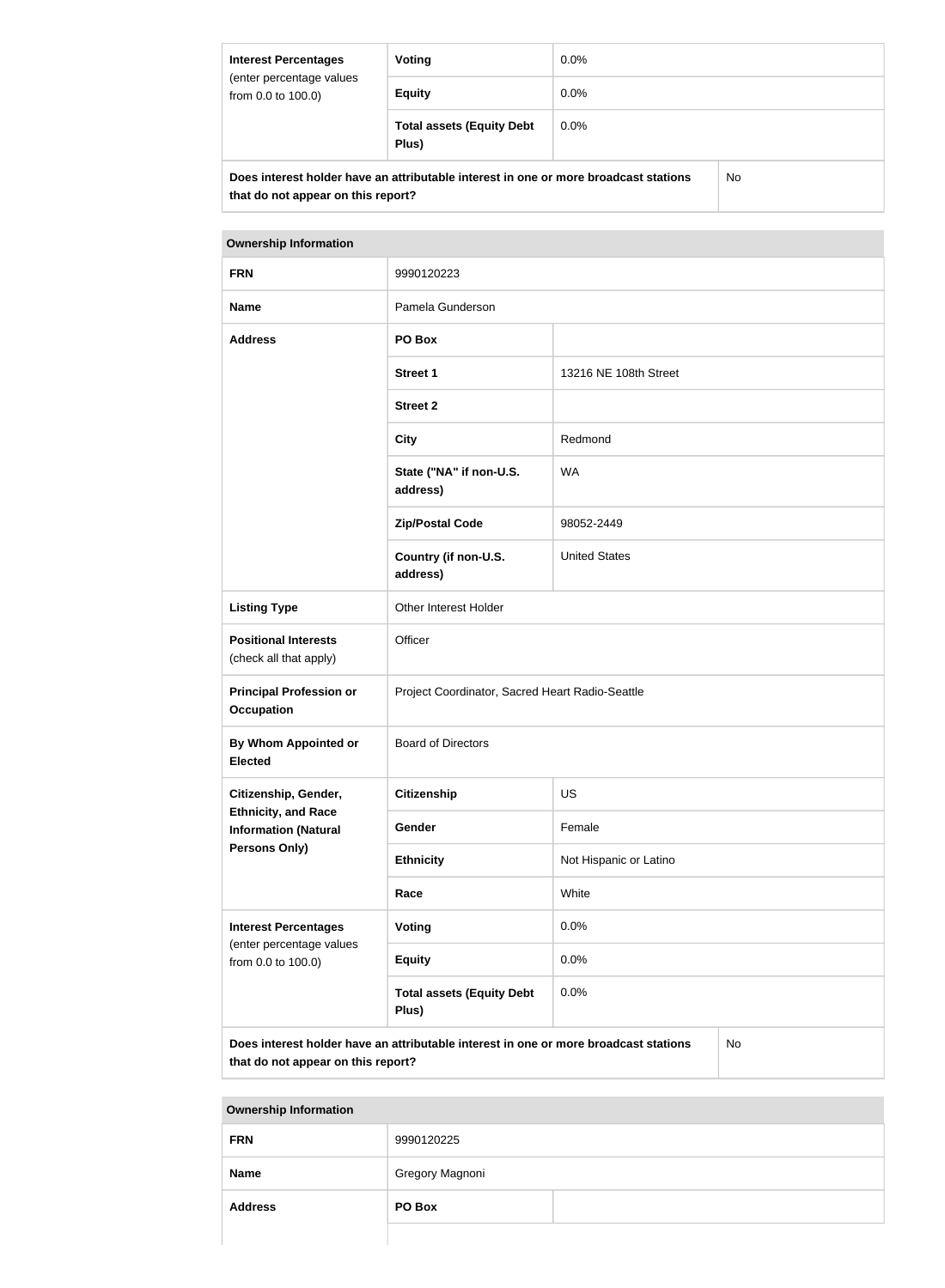|                                                                                            | <b>Street 1</b>                                       | 22213 NE 11th Place    |  |
|--------------------------------------------------------------------------------------------|-------------------------------------------------------|------------------------|--|
|                                                                                            | <b>Street 2</b>                                       |                        |  |
|                                                                                            | <b>City</b>                                           | Sammamish              |  |
|                                                                                            | State ("NA" if non-U.S.<br>address)                   | <b>WA</b>              |  |
|                                                                                            | <b>Zip/Postal Code</b>                                | 98074-6887             |  |
|                                                                                            | Country (if non-U.S.<br>address)                      | <b>United States</b>   |  |
| <b>Listing Type</b>                                                                        | Other Interest Holder                                 |                        |  |
| <b>Positional Interests</b><br>(check all that apply)                                      | Member of Governing Board (or other governing entity) |                        |  |
| <b>Principal Profession or</b><br>Occupation                                               | Owner, Magnoni Communications                         |                        |  |
| By Whom Appointed or<br><b>Elected</b>                                                     | <b>Board of Directors</b>                             |                        |  |
| Citizenship, Gender,                                                                       | <b>Citizenship</b>                                    | <b>US</b>              |  |
| <b>Ethnicity, and Race</b><br><b>Information (Natural</b>                                  | Gender                                                | Male                   |  |
| <b>Persons Only)</b>                                                                       | <b>Ethnicity</b>                                      | Not Hispanic or Latino |  |
|                                                                                            | Race                                                  | White                  |  |
| <b>Interest Percentages</b>                                                                | Voting                                                | 12.5%                  |  |
| (enter percentage values<br>from 0.0 to 100.0)                                             | <b>Equity</b>                                         | 0.0%                   |  |
|                                                                                            | <b>Total assets (Equity Debt</b><br>Plus)             | 0.0%                   |  |
| Does interest holder have an attributable interest in one or more broadcast stations<br>No |                                                       |                        |  |

# **Ownership Information**

**that do not appear on this report?**

| <b>FRN</b>                                            | 9990120226                                            |                      |
|-------------------------------------------------------|-------------------------------------------------------|----------------------|
| <b>Name</b>                                           | Theresa Ferguson                                      |                      |
| <b>Address</b>                                        | PO Box                                                |                      |
|                                                       | <b>Street 1</b>                                       | 26847 Cardiff Avenue |
|                                                       | <b>Street 2</b>                                       |                      |
|                                                       | <b>City</b>                                           | Kent                 |
|                                                       | State ("NA" if non-U.S.<br>address)                   | <b>WA</b>            |
|                                                       | <b>Zip/Postal Code</b>                                | 98032-7625           |
|                                                       | Country (if non-U.S.<br>address)                      | <b>United States</b> |
| <b>Listing Type</b>                                   | <b>Other Interest Holder</b>                          |                      |
| <b>Positional Interests</b><br>(check all that apply) | Member of Governing Board (or other governing entity) |                      |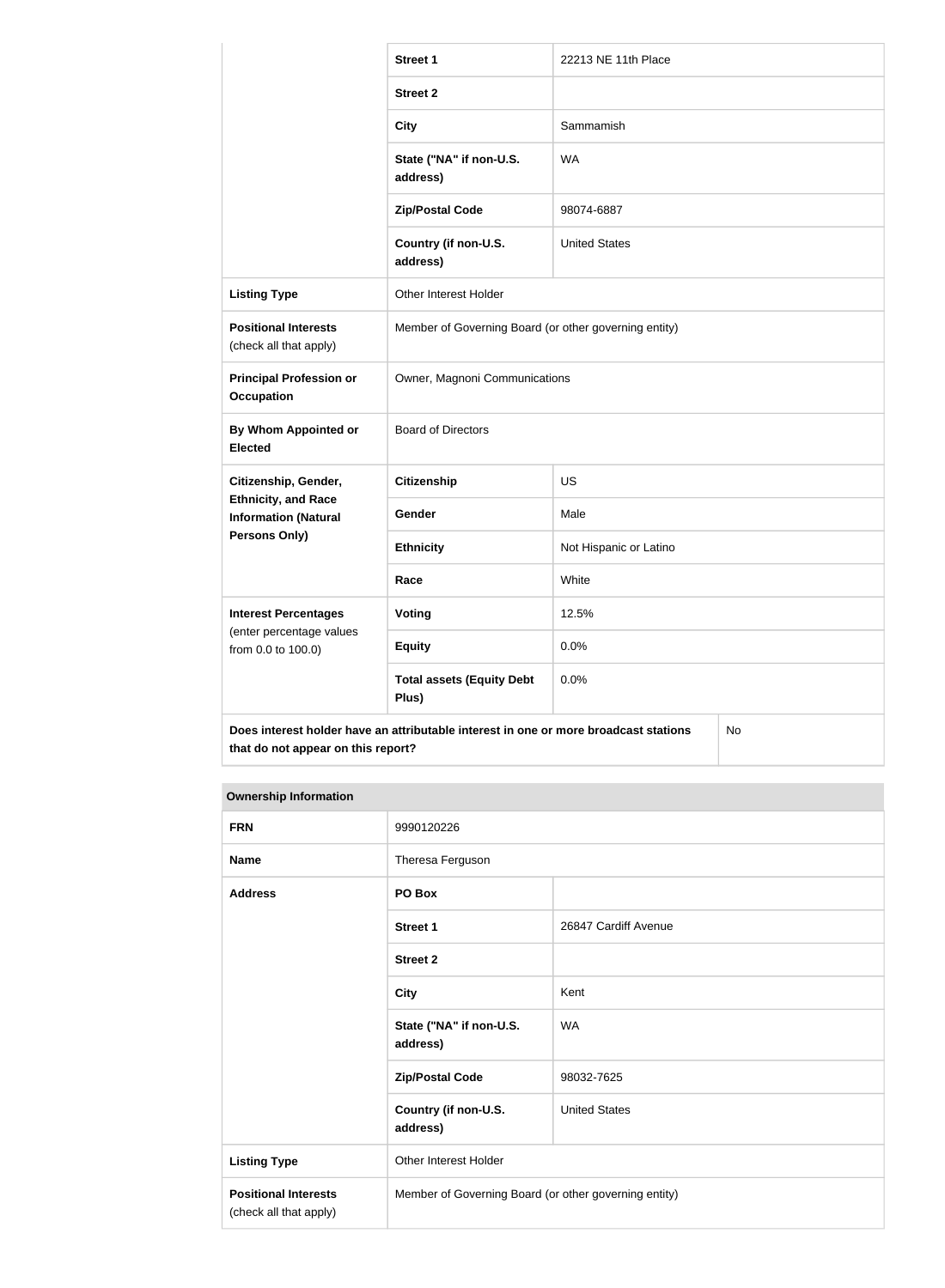| <b>Principal Profession or</b><br><b>Occupation</b>                                                       | Office Manager WSCC                       |                        |
|-----------------------------------------------------------------------------------------------------------|-------------------------------------------|------------------------|
| By Whom Appointed or<br><b>Elected</b>                                                                    | <b>Board of Directors</b>                 |                        |
| Citizenship, Gender,<br><b>Ethnicity, and Race</b><br><b>Information (Natural</b><br><b>Persons Only)</b> | <b>Citizenship</b>                        | <b>US</b>              |
|                                                                                                           | Gender                                    | Female                 |
|                                                                                                           | <b>Ethnicity</b>                          | Not Hispanic or Latino |
|                                                                                                           | Race                                      | White                  |
| <b>Interest Percentages</b>                                                                               | <b>Voting</b>                             | 12.5%                  |
| (enter percentage values<br>from 0.0 to 100.0)                                                            | <b>Equity</b>                             | 0.0%                   |
|                                                                                                           | <b>Total assets (Equity Debt</b><br>Plus) | 0.0%                   |
| <b>No</b><br>Does interest holder have an attributable interest in one or more broadcast stations         |                                           |                        |

**Ownership Information**

**that do not appear on this report?**

| <b>FRN</b>                                                                    | 9990120227                                            |                        |
|-------------------------------------------------------------------------------|-------------------------------------------------------|------------------------|
| <b>Name</b>                                                                   | <b>Dick Mitchell</b>                                  |                        |
| <b>Address</b>                                                                | PO Box                                                |                        |
|                                                                               | <b>Street 1</b>                                       | Post Office Box 20291  |
|                                                                               | <b>Street 2</b>                                       |                        |
|                                                                               | <b>City</b>                                           | Seattle                |
|                                                                               | State ("NA" if non-U.S.<br>address)                   | <b>WA</b>              |
|                                                                               | <b>Zip/Postal Code</b>                                | 98102-1291             |
|                                                                               | Country (if non-U.S.<br>address)                      | <b>United States</b>   |
| <b>Listing Type</b>                                                           | Other Interest Holder                                 |                        |
| <b>Positional Interests</b><br>(check all that apply)                         | Member of Governing Board (or other governing entity) |                        |
| <b>Principal Profession or</b><br><b>Occupation</b>                           | Real Estate Agent                                     |                        |
| <b>By Whom Appointed or</b><br><b>Elected</b>                                 | <b>Board of Directors</b>                             |                        |
| Citizenship, Gender,                                                          | <b>Citizenship</b>                                    | US                     |
| <b>Ethnicity, and Race</b><br><b>Information (Natural</b><br>Persons Only)    | Gender                                                | Male                   |
|                                                                               | <b>Ethnicity</b>                                      | Not Hispanic or Latino |
|                                                                               | Race                                                  | White                  |
| <b>Interest Percentages</b><br>(enter percentage values<br>from 0.0 to 100.0) | Voting                                                | 12.5%                  |
|                                                                               | <b>Equity</b>                                         | 0.0%                   |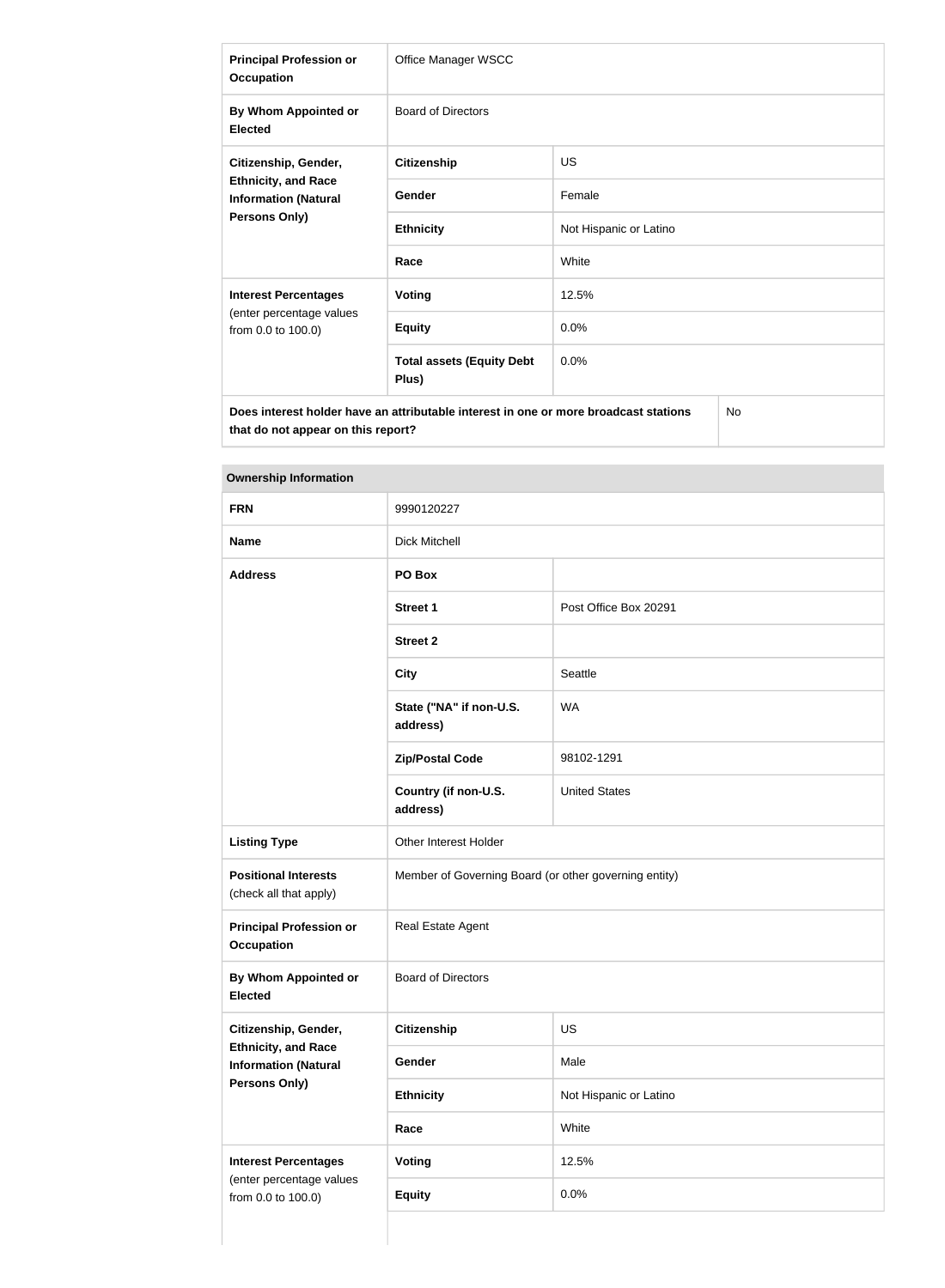|                                                                                      | <b>Total assets (Equity Debt</b><br>Plus) | $0.0\%$ |     |
|--------------------------------------------------------------------------------------|-------------------------------------------|---------|-----|
| Does interest holder have an attributable interest in one or more broadcast stations |                                           |         | No. |

| <b>Ownership Information</b>                                                                                                     |                                                       |                        |  |
|----------------------------------------------------------------------------------------------------------------------------------|-------------------------------------------------------|------------------------|--|
| <b>FRN</b>                                                                                                                       | 9990120228                                            |                        |  |
| <b>Name</b>                                                                                                                      | Alex Sheng                                            |                        |  |
| <b>Address</b>                                                                                                                   | PO Box                                                |                        |  |
|                                                                                                                                  | <b>Street 1</b>                                       | 11021 SE 64th Street   |  |
|                                                                                                                                  | <b>Street 2</b>                                       |                        |  |
|                                                                                                                                  | <b>City</b>                                           | Newcastle              |  |
|                                                                                                                                  | State ("NA" if non-U.S.<br>address)                   | <b>WA</b>              |  |
|                                                                                                                                  | <b>Zip/Postal Code</b>                                | 98056-1034             |  |
|                                                                                                                                  | Country (if non-U.S.<br>address)                      | <b>United States</b>   |  |
| <b>Listing Type</b>                                                                                                              | Other Interest Holder                                 |                        |  |
| <b>Positional Interests</b><br>(check all that apply)                                                                            | Member of Governing Board (or other governing entity) |                        |  |
| <b>Principal Profession or</b><br><b>Occupation</b>                                                                              | President, Emerald Heights Academy                    |                        |  |
| <b>By Whom Appointed or</b><br><b>Elected</b>                                                                                    | <b>Board of Directors</b>                             |                        |  |
| Citizenship, Gender,                                                                                                             | <b>Citizenship</b>                                    | <b>US</b>              |  |
| <b>Ethnicity, and Race</b><br><b>Information (Natural</b>                                                                        | Gender                                                | Male                   |  |
| Persons Only)                                                                                                                    | <b>Ethnicity</b>                                      | Not Hispanic or Latino |  |
|                                                                                                                                  | Race                                                  | Asian                  |  |
| <b>Interest Percentages</b><br>(enter percentage values<br>from 0.0 to 100.0)                                                    | Voting                                                | 12.5%                  |  |
|                                                                                                                                  | <b>Equity</b>                                         | 0.0%                   |  |
|                                                                                                                                  | <b>Total assets (Equity Debt</b><br>Plus)             | 0.0%                   |  |
| Does interest holder have an attributable interest in one or more broadcast stations<br>No<br>that do not appear on this report? |                                                       |                        |  |

| <b>Ownership Information</b> |                 |                      |  |
|------------------------------|-----------------|----------------------|--|
| <b>FRN</b>                   | 9990120229      |                      |  |
| <b>Name</b>                  | John Traynor    |                      |  |
| <b>Address</b>               | PO Box          |                      |  |
|                              | <b>Street 1</b> | 10305 NE 64th Street |  |
|                              | <b>Street 2</b> |                      |  |
|                              |                 |                      |  |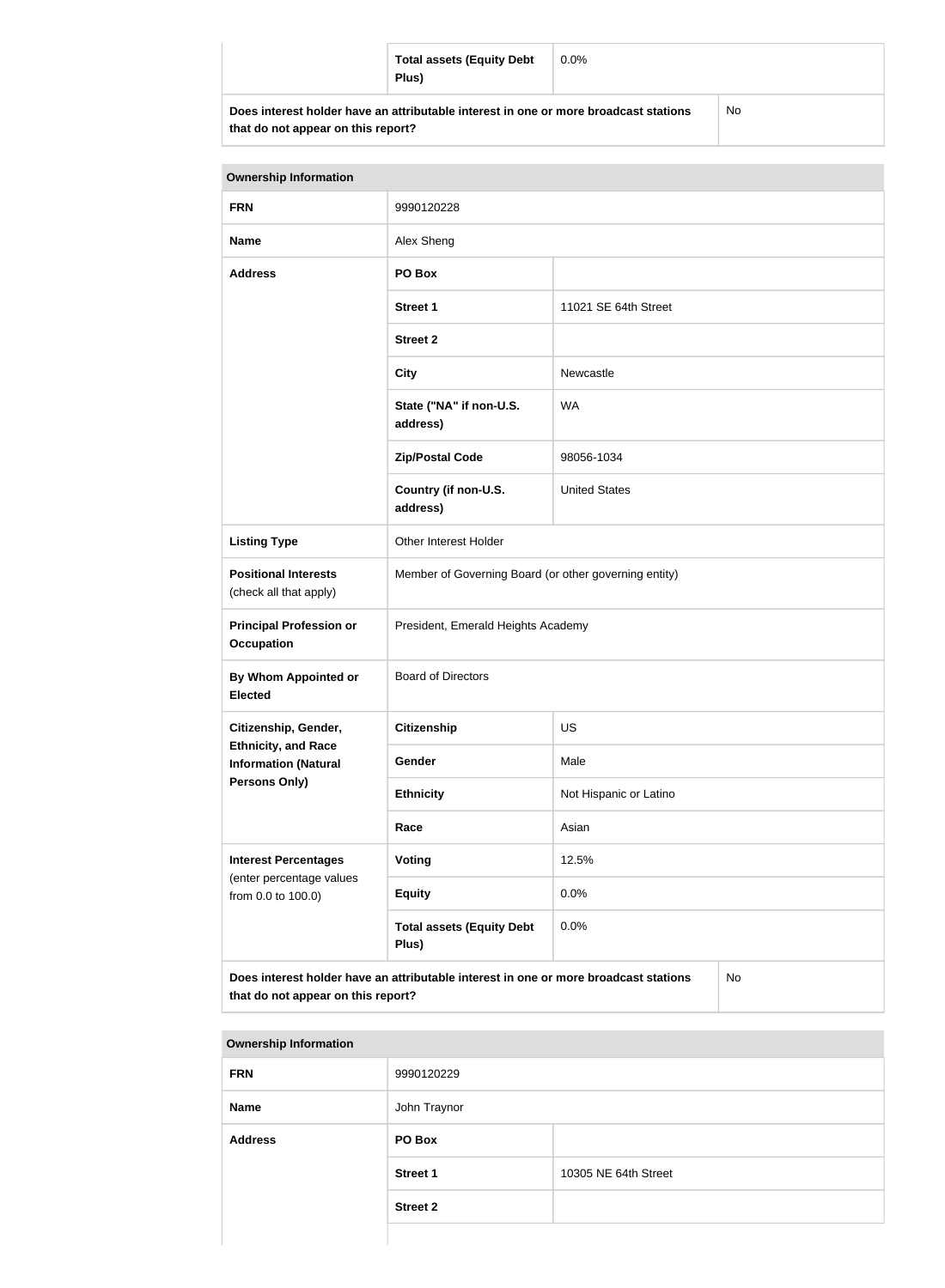|                                                                               | <b>City</b>                                                                          | Kirkland               |  |
|-------------------------------------------------------------------------------|--------------------------------------------------------------------------------------|------------------------|--|
|                                                                               | State ("NA" if non-U.S.<br>address)                                                  | <b>WA</b>              |  |
|                                                                               | <b>Zip/Postal Code</b>                                                               | 98033-7029             |  |
|                                                                               | Country (if non-U.S.<br>address)                                                     | <b>United States</b>   |  |
| <b>Listing Type</b>                                                           | Other Interest Holder                                                                |                        |  |
| <b>Positional Interests</b><br>(check all that apply)                         | Other - Chairman of the BoardMember of Governing Board (or other governing entity)   |                        |  |
| <b>Principal Profession or</b><br><b>Occupation</b>                           | Chief Operating Officer, C-Labs                                                      |                        |  |
| <b>By Whom Appointed or</b><br><b>Elected</b>                                 | <b>Board of Directors</b>                                                            |                        |  |
| Citizenship, Gender,                                                          | <b>Citizenship</b>                                                                   | <b>US</b>              |  |
| <b>Ethnicity, and Race</b><br><b>Information (Natural</b>                     | Gender                                                                               | Male                   |  |
| Persons Only)                                                                 | <b>Ethnicity</b>                                                                     | Not Hispanic or Latino |  |
|                                                                               | Race                                                                                 | White                  |  |
| <b>Interest Percentages</b><br>(enter percentage values<br>from 0.0 to 100.0) | <b>Voting</b>                                                                        | 12.5%                  |  |
|                                                                               | <b>Equity</b>                                                                        | 0.0%                   |  |
|                                                                               | <b>Total assets (Equity Debt</b><br>Plus)                                            | 0.0%                   |  |
| that do not appear on this report?                                            | Does interest holder have an attributable interest in one or more broadcast stations | No                     |  |

| <b>Ownership Information</b>                          |                                                       |                       |  |
|-------------------------------------------------------|-------------------------------------------------------|-----------------------|--|
| <b>FRN</b>                                            | 9990133498                                            |                       |  |
| <b>Name</b>                                           | Kim Marvin                                            |                       |  |
| <b>Address</b>                                        | PO Box                                                |                       |  |
|                                                       | <b>Street 1</b>                                       | 5507 104th Avenue, NE |  |
|                                                       | <b>Street 2</b>                                       |                       |  |
|                                                       | <b>City</b>                                           | Kirkland              |  |
|                                                       | State ("NA" if non-U.S.<br>address)                   | <b>WA</b>             |  |
|                                                       | <b>Zip/Postal Code</b>                                | 98033                 |  |
|                                                       | Country (if non-U.S.<br>address)                      | <b>United States</b>  |  |
| <b>Listing Type</b>                                   | Other Interest Holder                                 |                       |  |
| <b>Positional Interests</b><br>(check all that apply) | Member of Governing Board (or other governing entity) |                       |  |
| <b>Principal Profession or</b><br><b>Occupation</b>   | <b>Community Volunteer</b>                            |                       |  |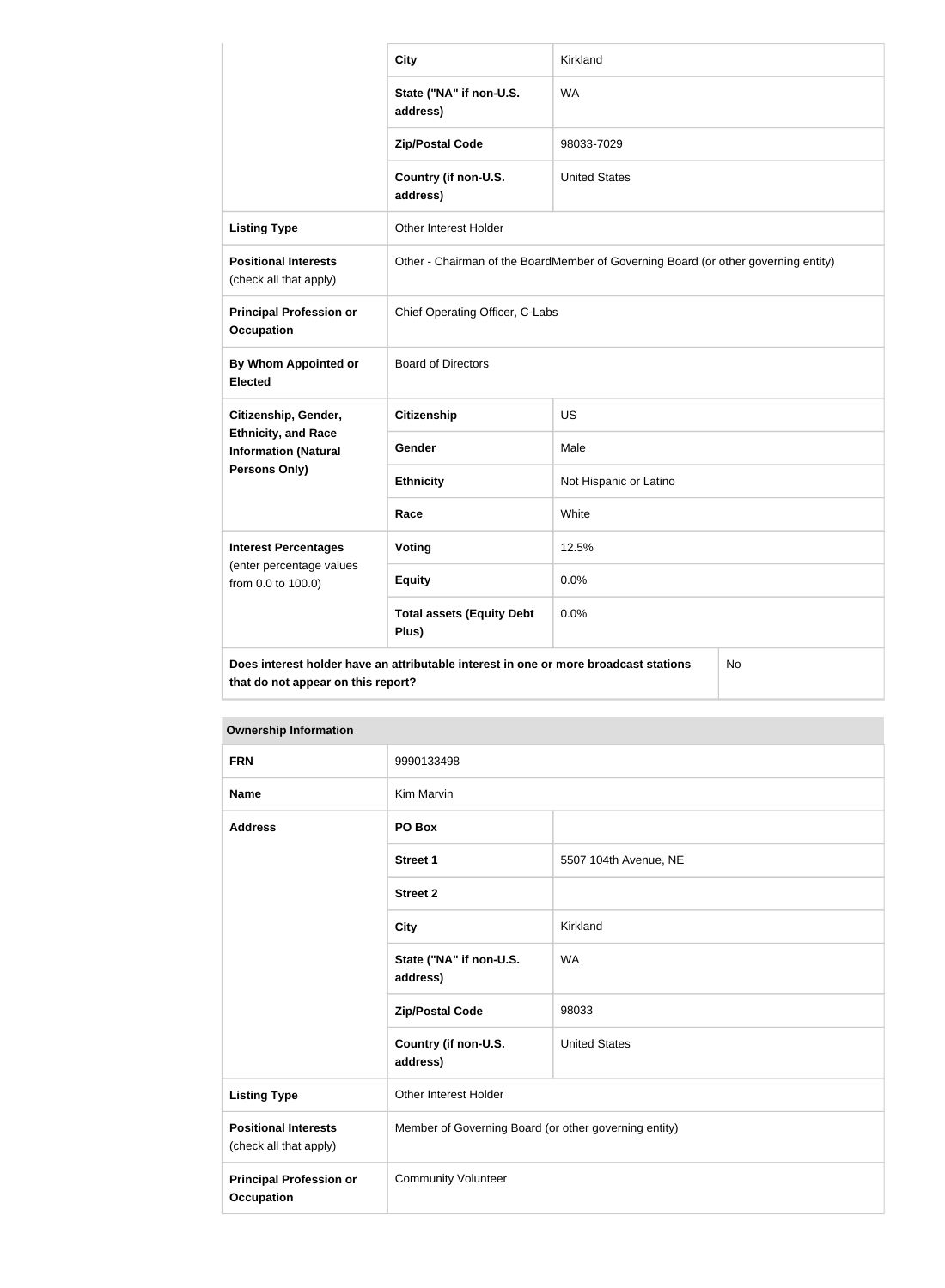| By Whom Appointed or<br><b>Elected</b>                                                                    | <b>Board of Directors</b>                 |                        |  |
|-----------------------------------------------------------------------------------------------------------|-------------------------------------------|------------------------|--|
| Citizenship, Gender,<br><b>Ethnicity, and Race</b><br><b>Information (Natural</b><br><b>Persons Only)</b> | <b>Citizenship</b>                        | <b>US</b>              |  |
|                                                                                                           | <b>Gender</b>                             | Female                 |  |
|                                                                                                           | <b>Ethnicity</b>                          | Not Hispanic or Latino |  |
|                                                                                                           | Race                                      | White                  |  |
| <b>Interest Percentages</b><br>(enter percentage values<br>from 0.0 to 100.0)                             | Voting                                    | 12.5%                  |  |
|                                                                                                           | <b>Equity</b>                             | $0.0\%$                |  |
|                                                                                                           | <b>Total assets (Equity Debt</b><br>Plus) | $0.0\%$                |  |
| Does interest holder have an attributable interest in one or more broadcast stations<br>No                |                                           |                        |  |

| <b>Ownership Information</b>                                                      |                                                       |                        |  |
|-----------------------------------------------------------------------------------|-------------------------------------------------------|------------------------|--|
| <b>FRN</b>                                                                        | 9990133501                                            |                        |  |
| <b>Name</b>                                                                       | <b>Greg Russell</b>                                   |                        |  |
| <b>Address</b>                                                                    | PO Box                                                |                        |  |
|                                                                                   | <b>Street 1</b>                                       | 10900 NE 4th Street    |  |
|                                                                                   | <b>Street 2</b>                                       | 1850 Skyline Tower     |  |
|                                                                                   | <b>City</b>                                           | Bellevue               |  |
|                                                                                   | State ("NA" if non-U.S.<br>address)                   | <b>WA</b>              |  |
|                                                                                   | <b>Zip/Postal Code</b>                                | 98004                  |  |
|                                                                                   | Country (if non-U.S.<br>address)                      | <b>United States</b>   |  |
| <b>Listing Type</b>                                                               | Other Interest Holder                                 |                        |  |
| <b>Positional Interests</b><br>(check all that apply)                             | Member of Governing Board (or other governing entity) |                        |  |
| <b>Principal Profession or</b><br>Occupation                                      | Attorney at Law                                       |                        |  |
| By Whom Appointed or<br><b>Elected</b>                                            | <b>Board of Directors</b>                             |                        |  |
| Citizenship, Gender,                                                              | <b>Citizenship</b>                                    | US                     |  |
| <b>Ethnicity, and Race</b><br><b>Information (Natural</b><br><b>Persons Only)</b> | Gender                                                | Male                   |  |
|                                                                                   | <b>Ethnicity</b>                                      | Not Hispanic or Latino |  |
|                                                                                   | Race                                                  | White                  |  |
| <b>Interest Percentages</b><br>(enter percentage values<br>from 0.0 to 100.0)     | <b>Voting</b>                                         | 12.5%                  |  |
|                                                                                   | <b>Equity</b>                                         | 0.0%                   |  |
|                                                                                   | <b>Total assets (Equity Debt</b><br>Plus)             | 0.0%                   |  |

**that do not appear on this report?**